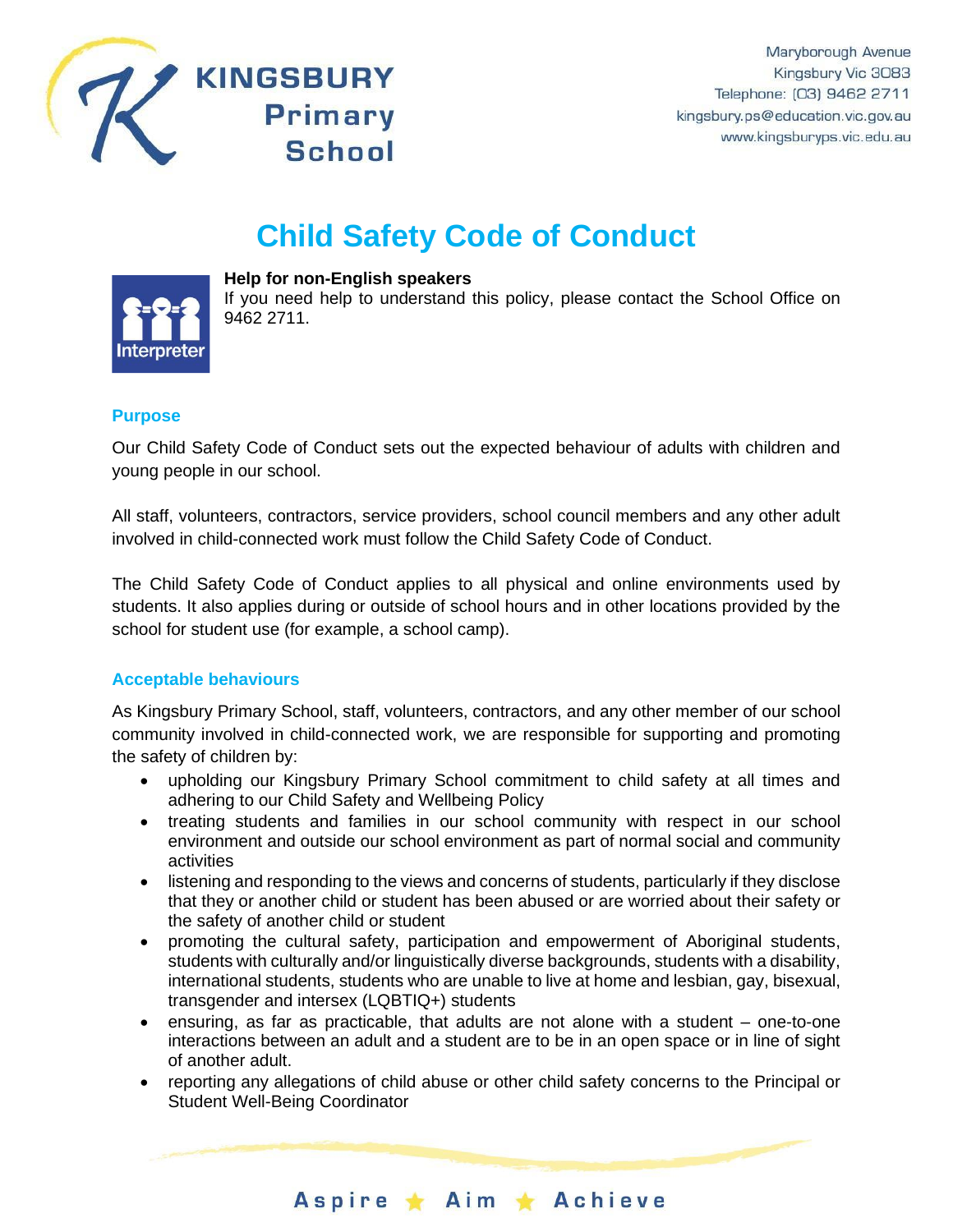

- understanding and complying with all reporting and disclosure obligations (including mandatory reporting) in line with our child safety responding and reporting policy and procedures and the [PROTECT Four Critical Actions.](https://www.education.vic.gov.au/Documents/about/programs/health/protect/FourCriticalActions_ChildAbuse.pdf)
- if child abuse is suspected, ensuring as quickly as possible that the student(s) are safe and protected from harm.

### **Unacceptable behaviours**

As Kingsbury Primary School, staff, volunteers, contractors and member of our school community involved in child-connected work we must not:

- ignore or disregard any concerns, suspicions or disclosures of child abuse or harm
- develop a relationship with any student that could be seen as favouritism or amount to 'grooming' behaviour (for example, by offering gifts)
- display behaviours or engage with students in ways that are not justified by the educational or professional context
- ignore an adult's overly familiar or inappropriate behaviour towards a student
- discuss intimate topics or use sexualised language, except when needed to deliver the school curriculum or professional guidance
- treat a child or student unfavourably because of their disability, age, gender, race, culture, vulnerability, sexuality or ethnicity
- communicate directly with a student through personal or private contact channels (including by social media, email, instant messaging, texting etc) except where that communication is reasonable in all the circumstances, related to schoolwork or extracurricular activities or where there is a safety concern or other urgent matter
- photograph or video a child or student in a school environment except in accordance with the [Photographing, Filming and Recording Students policy](https://www2.education.vic.gov.au/pal/photographing-students/policy) or where required for duty of care purposes
- consume alcohol against school policy or take illicit drugs in the school environment or at school events where students are present
- have contact with any student outside of school hours except when needed to deliver the school curriculum or professional guidance and parental permission has been sought.

## **Breaches to the Child Safety Code of Conduct**

All Kingsbury Primary School staff, volunteers, contractors and any other member of the school community involved in child-connected work who breach this Child Safety Code of Conduct may be subject to disciplinary procedures in accordance with their employment agreement or relevant industrial instrument, professional code or terms of engagement.

In instances where a reportable allegation has been made, the matter will be managed in accordance with the Department of Education and Training Reportable Conduct Scheme Policy and may be subject to referral to Victoria Police.

Aspire ★ Aim ★ Achieve